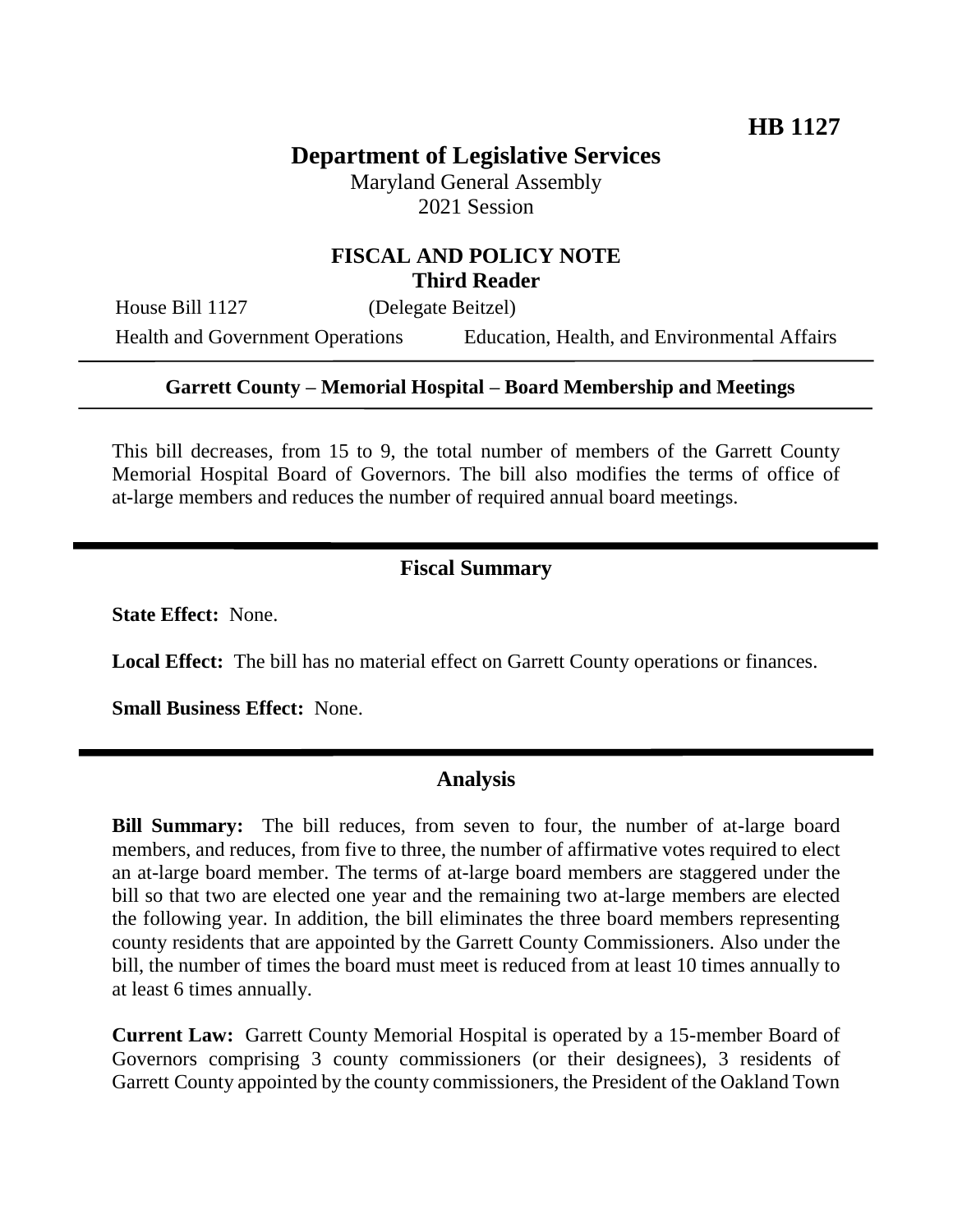Council (or the president's designee), 1 member of the hospital medical staff, and 7 at-large members. The medical staff member of the board is elected by the medical staff and subject to approval by majority vote of the board. At-large members are selected for their talents, abilities, and interest in the affairs of the hospital. Selection of an at-large member requires a majority of the qualified votes of the board. The election of an at-large member requires at least five affirmative votes. The length of terms for members of the board are generally two years or, in the case of the county commissioners and the President of the Oakland Town Council, coextensive with their respective terms of office. The terms of at-large members are staggered so that 3 at-large members are elected one year and the remaining 4 at-large members are elected the following year. There are no term limits. The board is required to meet at least 10 times a year.

### *Garrett County Memorial Hospital*

Garrett County Memorial Hospital was established in 1950 and has evolved into an accredited acute care facility in Oakland, Maryland. In 2015, the hospital became affiliated with West Virginia University Medicine and officially became the Garrett Regional Medical Center. The new affiliation allowed the hospital to expand services that are unique to a rural location. Today, the hospital includes 55 inpatient beds, a 4-bed intensive care unit, a 10-bed subacute rehabilitation unit, family centered maternity suite, a 13-bed outpatient surgical unit with a 4-bed surgical suite, and 24/7 emergency services. The hospital is one of the largest employers in Garrett County with more than 500 team members.

## **Additional Information**

**Prior Introductions:** None.

**Designated Cross File:** SB 804 (Senator Edwards) - Education, Health, and Environmental Affairs.

**Information Source(s):** Garrett County; Garrett Regional Medical Center; Department of Legislative Services

| <b>Fiscal Note History:</b> | First Reader - March 2, 2021  |
|-----------------------------|-------------------------------|
| $an$ /tso                   | Third Reader - March 22, 2021 |

Analysis by: Arnold Adja Direct Inquiries to:

(410) 946-5510 (301) 970-5510

HB 1127/ Page 2